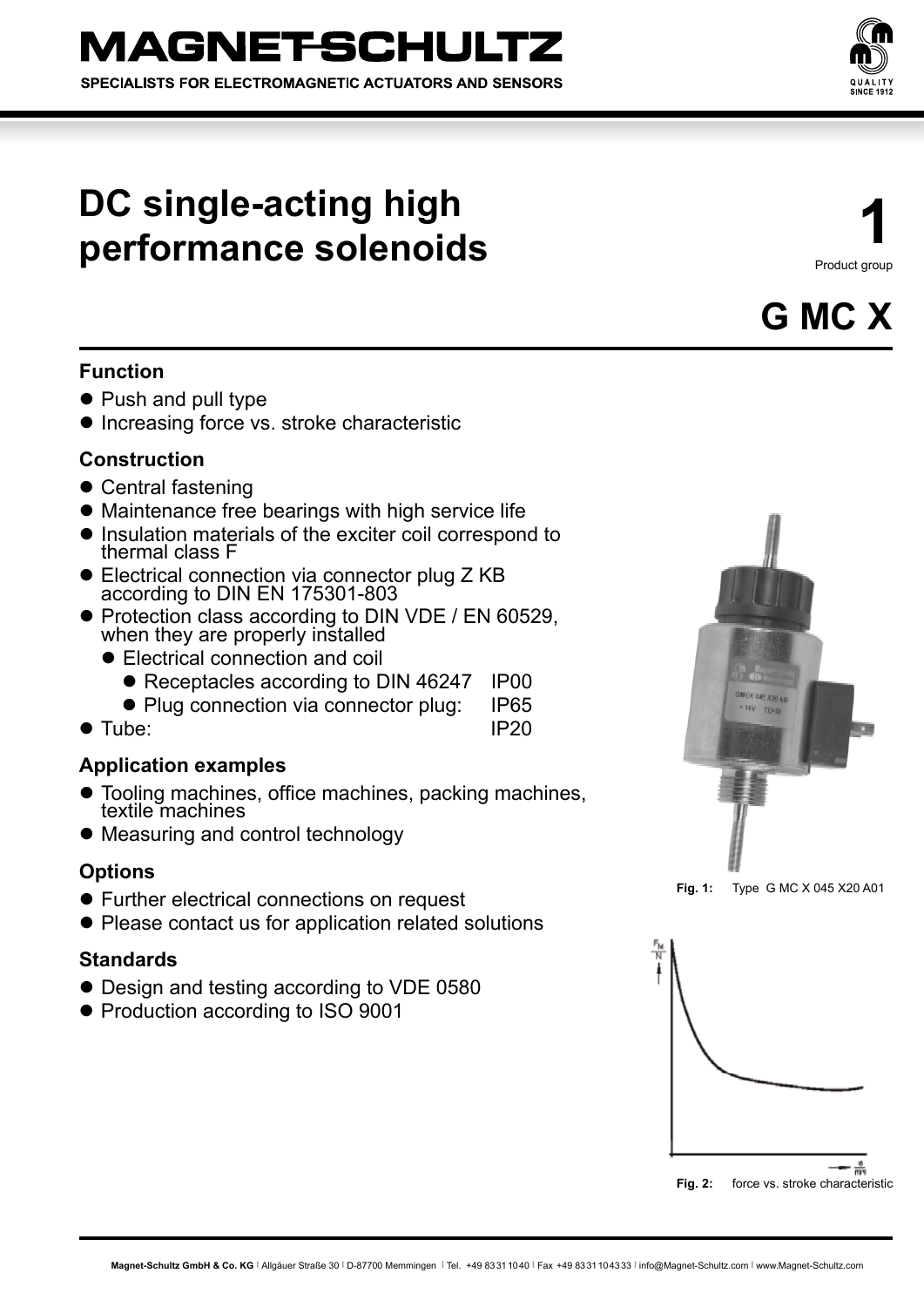

## **Technical data**

| G MC X                                               | 037            |                                   |                |                | 045            |                         |                |                |                | 063                     |                |                |                |                |                |  |
|------------------------------------------------------|----------------|-----------------------------------|----------------|----------------|----------------|-------------------------|----------------|----------------|----------------|-------------------------|----------------|----------------|----------------|----------------|----------------|--|
| Operating mode                                       | S <sub>1</sub> | S <sub>3</sub>                    | S <sub>3</sub> | S <sub>3</sub> | S <sub>3</sub> | S <sub>1</sub>          | S <sub>3</sub> | S <sub>3</sub> | S <sub>3</sub> | S <sub>3</sub>          | S <sub>1</sub> | S <sub>3</sub> | S <sub>3</sub> | S <sub>3</sub> | S <sub>3</sub> |  |
| rel. duty cycle                                      | 100 %          | 40 %                              | 25 %           | 15 %           | 5 %            | 100 %                   | 40 %           | 25 %           | 15 %           | 5 %                     | 100 %          | 40 %           | 25 %           | 15 %           | 5%             |  |
| Stroke <sub>s</sub><br>(mm)                          |                | Magnetic force F <sub>M</sub> (N) |                |                |                | Magnetic force $F_M(N)$ |                |                |                | Magnetic force $F_M(N)$ |                |                |                |                |                |  |
| 0                                                    | 26             | 38                                | 40             | 54             | 66             | 40                      | 59             | 73             | 87             | 120                     | 127            | 176            |                |                |                |  |
|                                                      | 13             | 22,5                              | 26,5           | 34,5           | 46             | 16                      | 28             | 36             | 45             | 70                      | 70             | 111            |                |                |                |  |
| 2                                                    | 11,5           | 20                                | 24,5           | 32             | 43             | 13                      | 22,5           | 30             | 38,5           | 60,5                    | 52             | 85             |                |                |                |  |
| 3                                                    |                |                                   |                |                |                | 12                      | 20,5           | 28             | 36             | 58                      | 45             | 74             |                |                |                |  |
| 4                                                    | 10,5           | 19                                | 23,5           | 33             | 45,5           | 11,5                    | 20             | 27             | 35             | 58                      | 41             | 69             |                |                |                |  |
| 5                                                    |                |                                   |                |                |                |                         |                |                |                |                         |                |                |                |                |                |  |
| 6                                                    | 10             | 19                                | 22             | 32             | 48,5           | 11,5                    | 18,5           | 25             | 33             | 58                      | 39             | 63             | on request     |                |                |  |
| 8                                                    | 11             | 18                                | 22             | 31,5           | 48             | 11                      | 17,5           | 23             | 30             | 55                      | 37             | 60             |                |                |                |  |
| 10                                                   |                |                                   |                |                |                | 11,5                    | 18             | 23             | 29             | 51                      | 36             | 57             |                |                |                |  |
| 12                                                   |                |                                   |                |                |                |                         |                |                |                |                         | 37             | 56             |                |                |                |  |
| Rated work A <sub>N</sub><br>(Ncm)                   | 8,8            | 14,4                              | 17,6           | 25,2           | 38,4           | 11,5                    | 18             | 23             | 92             | 51                      | 44             | 67             |                |                |                |  |
| Rated power $P_{20}$<br>(W)                          | 19,1           | 44                                | 61,5           | 105            | 213            | 18,6                    | 41             | 57             | 92             | 240                     | 36             | 77             |                |                |                |  |
| Actuation time $t_1$<br>(ms)                         | 82             | 78                                | 67             | 62             | 48             | 127                     | 95             | 85             | 80             | 70                      | 160            | 130            |                |                |                |  |
| Fall time $t_2$<br>(ms)                              | 48             | 48                                | 47             | 44             | 30             | 55                      | 55             | 55             | 55             | 40                      | 75             | 60             |                |                |                |  |
| Inductance *<br>(mH)                                 |                |                                   |                |                |                |                         |                |                |                |                         |                |                |                |                |                |  |
| • Armature in stroke start position $S_{\text{max}}$ | 223            | on request                        |                |                |                | 298                     | on request     |                |                |                         | 212            | on request     |                |                |                |  |
| • Armature in stroke end position $S_0$              | 231            |                                   |                |                |                | 298                     |                |                |                |                         | 209            |                |                |                |                |  |
| Armature weight<br>(kg)                              |                | 0,05                              |                |                |                | 0,05                    |                |                |                | 0,18                    |                |                |                |                |                |  |
| Solenoid weight $m_M$<br>(kg)                        |                | 0.39                              |                |                |                | 0.59                    |                |                |                | 1,5                     |                |                |                |                |                |  |

\* measured by LCR measurement bridge 3255B from Wayne Kerr

#### **Note for application of series G MC X via rectifier**

A connection to the AC-network is possible when using a rectifier installed in connector Z KB G (part list Z BK X / Z KB G / Z KC X / Z KC G).

Please consider that the AC-networks are widely free of voltage peaks. If within spitting distance of the devices higher inductances and capacities are switched, it must be ensured that those voltage peaks can be made ineffective by suitable switch means (choke resp. band-pass filters).

Switching at the AC side should be striven at.

#### **Notes on the tables**

The force values indicated in the tables refer to 90 % of the rated voltage,  $(U_N = -24 V$ , for other voltages deviations of magnetic force may occur) and in the normal operating temperature.

Due to natural dispersion the force values and the force values of the spring may deviate by  $\pm$  10 % from the values indicated in the tables.

The normal operating temperature is based on:

- a) Mounting on badly conductive base
- b) Rated voltage  $== 24$  V
- c) Operating mode S1 (100%)
- d) Reference temperature 35° C

#### **Rated voltage**

Rated voltage is = 24 V. An adaptation of the exciter coil to a rated voltage less than  $=60$  V is possible on request.

The devices correspond to protection class III. Electrical equipment of protection class III may be only connected to low voltage systems (PELV, SELV)(IEC 60364-4-4-41). The design limit of the equipment is a rated voltage not higher than 120 V (EN 61140:2002) with DC. On request we are pleased to check to what extent the delivery of higher rated voltages is possible as special solutions by agreement.

**Information and remarks concerning European directives**  can be taken from the correspondent information sheet which is available under Produktinfo.Magnet-Schultz.com.

#### **Note on the RoHS Directive**

According to our current state of knowledge the devices pictured in this document do not contain any substances in concentration values or applications for which putting into circulation with products manufactured from them is prohibited in accordance to RoHS.

**Please make sure that the described devices are suitable for your application. Supplementary information concerning its proper installation can be taken also from the –Technical Explanation, the effective DIN VDE0580 as well as the relevant specifications.**

This part list is a document for technically qualified personnel.

The present publication is for informational purposes only and shall not be construed as mandatory illustration of the products unless otherwise confirmed expressively.

By edition of the present list, all former unit lists lose their validity especially regarding performance ratings. Illustrations without guarantee – modifications and supply availability reserved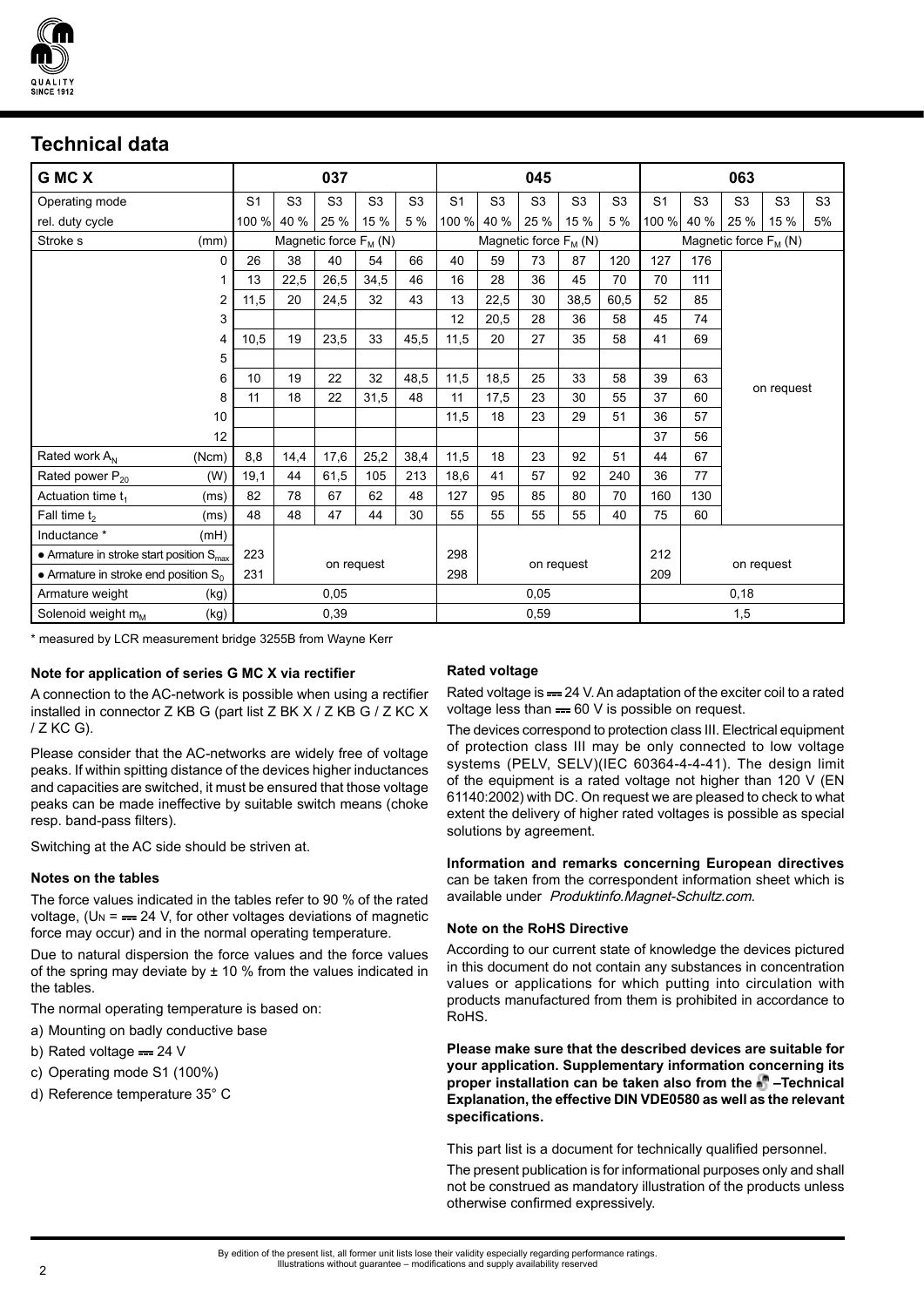

## **Dimension table**



**Fig. 2:** Type GMCX 037 X20 A02



**Fig. 3:** Type GMCX 045 X20 A01